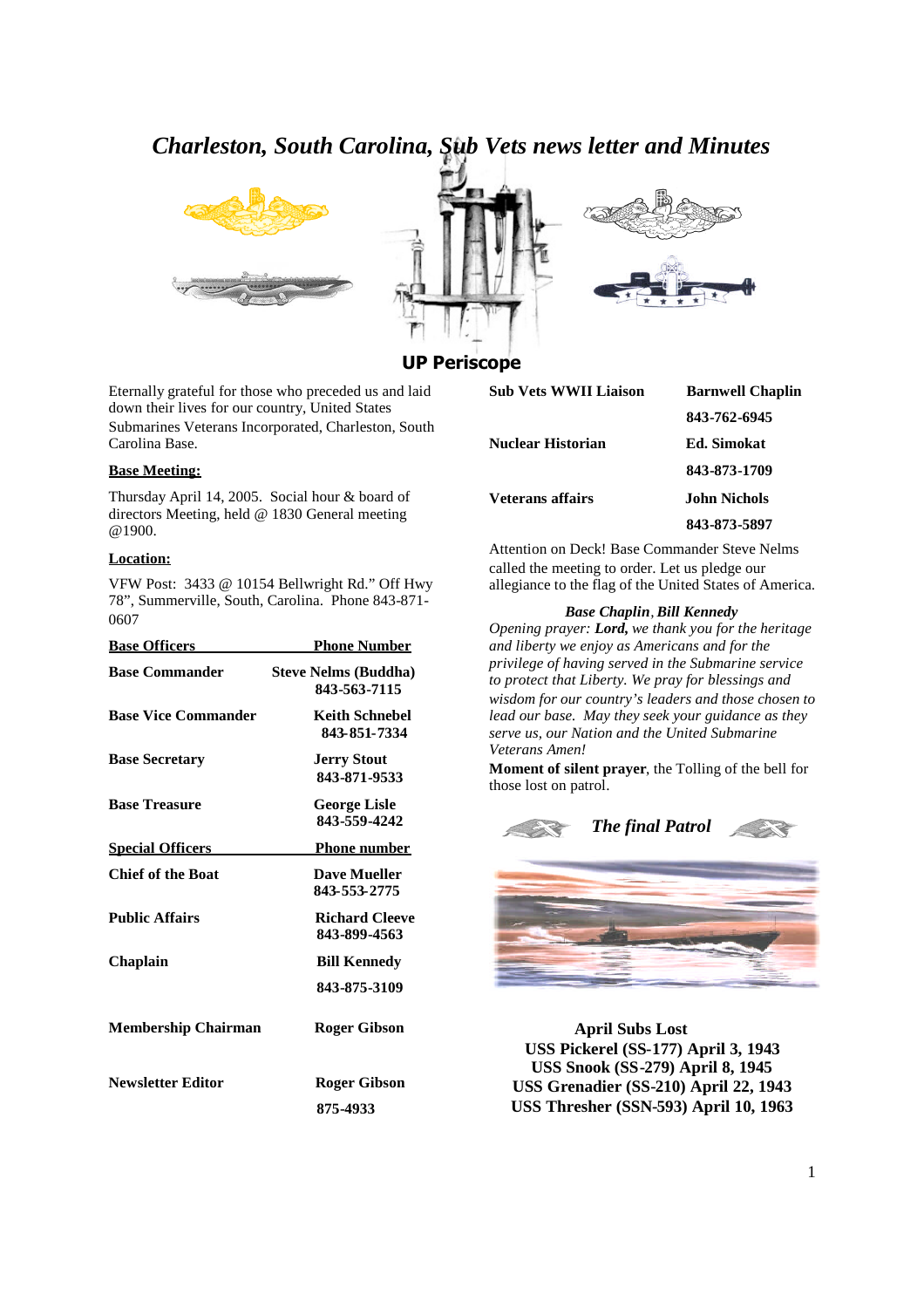# *USSVI Creed*

*To perpetuate the memory of our shipmates who gave their lives in the pursuit of their duties while serving their country. That their dedication, deeds, and supreme sacrifice be a constant source of motivation toward greater accomplishments, Pledge loyalty and Patriotism to the United States Government*

### **Cob**

The board was polled "we have a "Quorum"

Minutes of the March meeting

Base Commander – Steve Nelms call to order.

INTRODUCTIONS New persons introduced including Glen Fleming, Ron Sneeda. Welcome aboard.

TREASURY REPORT Financial report given by Base Commander.

SECRETARY REPORT Minutes approved as written.

STOREKEEPER REPORT Curly's displays are located at the rear bar.

CHAPLIN REPORT Carmon Webb is very sick. No visitors, however prayers are needed for recovery. Barnwell Chaplin will have open heart surgery soon.

PUBLIC AFFAIRS Nick Nichols has joined the team and will be drafting Web Site articles. A new Link has been established for the James B. Osborn Memorial Scholarship. Take a look under www.ussvicb.com.

SUBVETS WWll Barney had a procedure for his heart. Our prayers go out for a speedy recovery. All are welcome to attend the every other monthly meeting at Ryan's Steakhouse. Additional members are needed to keep the organization going. There are only a handful of members. Meeting is held the  $3<sup>rd</sup>$  Thursday of every other month. The next meeting is 21 April. WWII Vets are planning the 2006 Southern Regional Convention.

COB REPORT Business Cards are being made to handout. Please continue to help out with clean-up after the meeting. The Oyster

Roast total cost was \$891.86. The Casinos and Depth Charge Drawing took care of the bills. Thank you to Richard Sparger for the Catfish Stew, Hans Vlam for the Deviled Eggs and Nana for the Banana pudding. Casino Night(s) are becoming successful; several have been held so far and have brought us a small amount of profit. COB went into detail on the upcoming events. COB stressed the importance of keeping the brotherhood alive in the organization and encouraged all to reach out to those they do not know.

Continue to participate in the Food that is brought out from the VFW and keep the Tip Jar full. If any members need business cards (Generic)! They are available from the COB. Keep the faith on our troops over in Iraq.

Confederate Veterans will build a memorial to mount plaques for the Little David. A working Party will be called for touching up the Little David at the Park.

District Four (4) conferences will be held 5—7 May 2005 at Biloxi Breach Resort. Information is available by contacting **blado4west@bsc.net.** 

HOLLAND CLUB PRESENTATION Not Held

### GOOD OF THE ORDER

\*\* Thank you to all who made the Oyster Roast successful. Jim Eckles made a motion to make Buddha a Charleston Base Life Member. All members raised their hands.

Meeting adjourned. Jerry Stout, Base Secretary.

### **Closing Prayer**

Gracious Lord, we thank you again for your daily care. Help us to continue to seek your will in all we do or say. Thank you for your presence at this meeting and enable these deliberations to be a blessing for our generations to come. Lord Bless our nation! Keep it strong physically, mentally and spiritually, let us take a moment to remember those that are were and we have once been. Amen.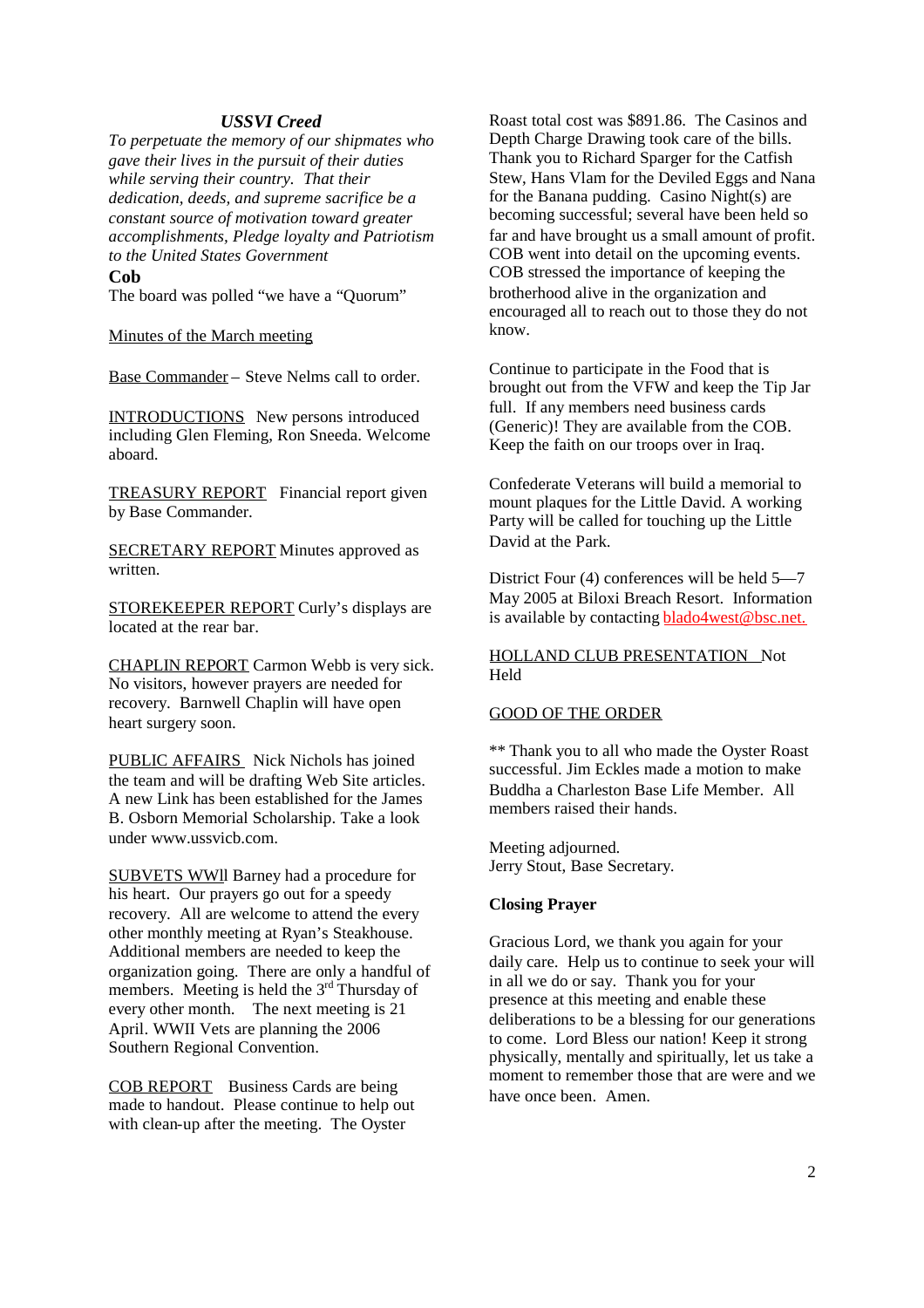## **Base Functions for April and May**

11 April 05 Monday "Submarine Day" Tolling of the Bell; at the Cold War Memorial for the all the submarine's lost.

13 April 05 Wednesday, membership drive – we will have the float at the Ladson Fair Grounds during bike week – this date is not firm yet more info when we know.

14 April Thursday – Regular meeting –

16 April 2005 Saturday – Grits festival Parade in St George, line up at 1000 parade starts at 1100 we will leave the Steve's house with the float at 0930.

## **Submarine Ball! Saturday evening!**

12 may 2005 Thursday regular meeting.

21 May Armed forces Day

30 May 05 Memorial Day, ceremony downtown Summerville corner of 17A and 78, starts at 10:30 lunch afterwards at the VFW.

## **Holland Club**

We have 7 members that are eligible under the new revised Bi Laws!

| WEBB          | Carmon H.  |
|---------------|------------|
| LOWE          | Bobby W.   |
| <b>BUXTON</b> | William U. |
| <b>EAVES</b>  | Julian B   |
| <b>HAYES</b>  | William G. |
| LOOKABILL     | John D     |
| <b>PEASE</b>  | Raymond K  |

The paper work has been submitted.

### Sick Members

Webb! Still in hospital, Barnwell his procedure was put back until the latter part of March, "Mac" McCollum is in hospital and has undergone Gall Bladder operation, our shipmates need our prayers, **make a personal commitment to pray for them.**

# **Inputs from Bill Roberts**

**Bill Roberts** has his camera fixed for your Mug Shots again, only if **your ugly** will you be allowed a **second photo** "for all torpedo men" you'll need at least four

# **SUBMARINE: HIDDEN HUNTER**

Discovery Channel Celebrates 20th Anniversary Year with Specials that Honor our History and Embrace our Future Released by Discovery Channel, 13 Jan 05 "The one-hour special SUBMARINE: HIDDEN HUNTER, on Sunday, April 17, 9-10 PM (ET/PT), heads deep into topsecret territory with an engrossing profile of the new Virginia Class vessel, which represents a quantum leap

### **Garage Sale**

Remember to start collecting the "Good" stuff for our sale, tune them up with a little spit and polish would help. We are still trying to get an area where we can set up but are running into some resistance so if you know of an area with contact with the public let Ben HEBER know.

# **Fire extinguisher's**

Sherman Hostettler **many thanks** for the fire extinguisher's you supplied to the sub vets members, I know I appreciate the one I got.

# **Submarine Float and Little David**

Some of the items to be worked on, one of the items was the Tommy lift, this was put on the back burner and the decision to raise the float 16" this is still in the working stage, the (4) corner poles have been cut and pinned for removal prior to transport

Working party for the poll barn is in the works, the Little David working party to buff up and paint touch up in the works as soon as the **"Tunnel" rat** lets us know when; we will be at the Ready!

### **From the base secretary "Election time"**

April is the month to get your names of some one to nominate for the board, the by laws stipulate this.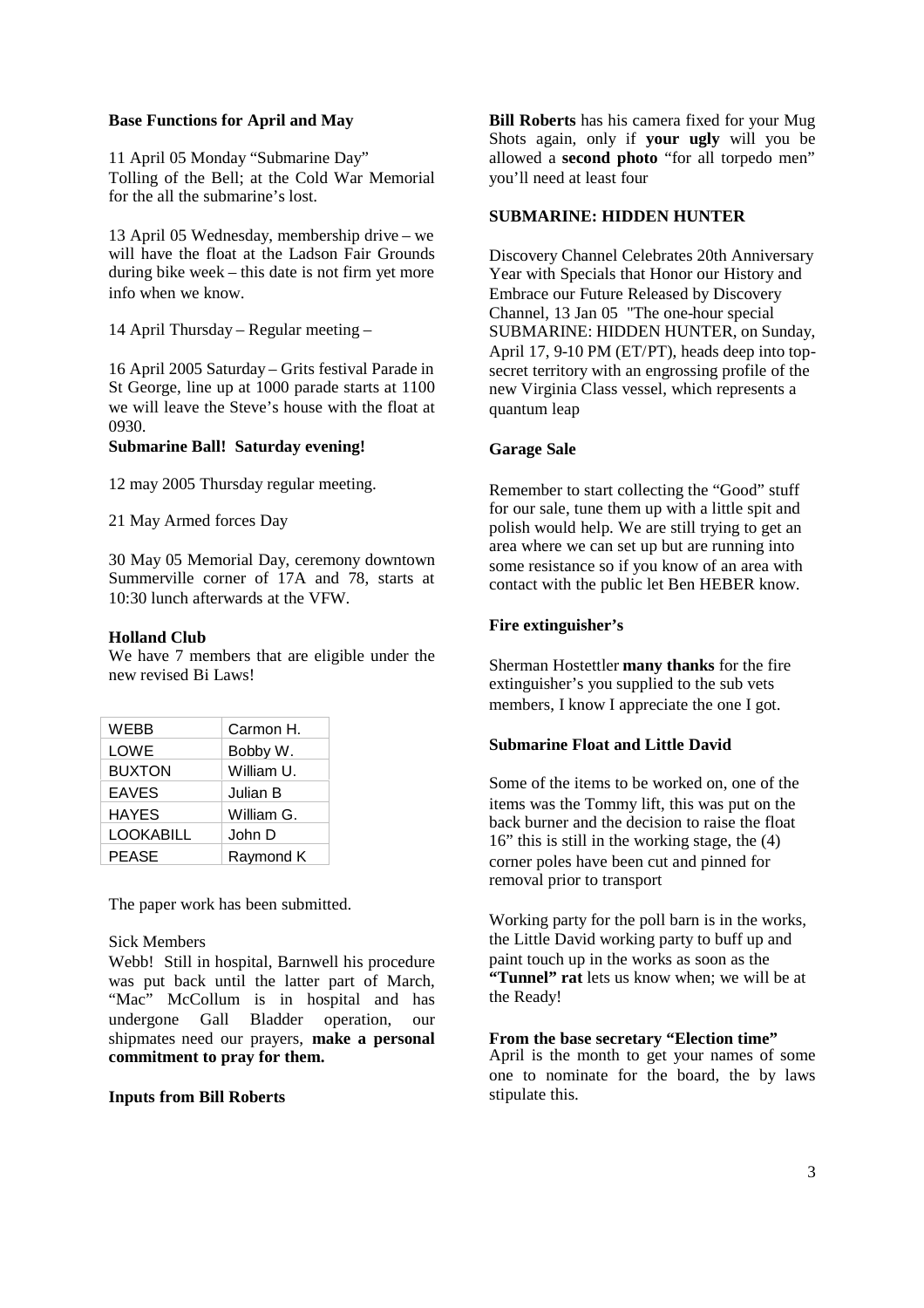### **Cobs input**

April is a busy month starting out with April Fools day On April  $1<sup>st</sup>$  if your dues are not paid you are **DINK**!!! And you will be **dropped off the national Data Base!**

# *From the COB*

Thanks to everybody that took the time to visit our sick members in the hospital this past month. Sometimes just a 15-minute visit can perk somebody up that is experiencing some tough times and we never know when it might be us on the other end. The April Meeting will be on 4/14/2005 at the VFW and at that time Bill Roberts will be taking mug shot pictures for our directory. We have 50 or so of your pictures already but we have 186 members and we want to get everybody's picture for the directory. Please see Bill Roberts at this coming meeting and let him take your picture. I want everybody to think of what your desires are for this years Christmas party. We will discuss what we are going to do at this coming meeting. If you want to bring a covered dish to feed 4 or 5 people or if you would like it catered. We need to make some decisions one way or the other because time goes by quicker then it used to. Thanks for the great support on the depth charge drawings and the casino nights. That's our major source of income that fronts all these functions and parties. If you have an email address and haven't been receiving email from me please let me know at the meeting. Submarine Day is Monday 4/11/2005 and we will be doing a" tolling of the bell" at the Cold War Memorial at Patriots Point at 1300 HRS. I hope you can attend this function. We have several other functions in the month of April and I will keep you posted with COB Reminders .I hope everybody had a Happy Easter and I will see you at the meeting.

Your Friendly COB, **"Neck"**

# **From: Tom Conlon, National Commander**

### STATE OF USSVI MESSAGE

Each year the president of the United States presents to the congress a "State of the Union" message. Since I'm nearly six months into my tenure as your National Commander, I figure it's a good idea for me to provide you with a "State of USSVI" message.

### **DUES**

Since the end of the convention in Saratoga Springs, we have had numerous members take advantage of Life Membership at the old rates.

Because of this we have added almost \$100,000 to our national treasury. These funds will be invested to support future operations.

Also, of the date that I'm writing this message, we are 450 members ahead of where we were last year. I believe that this is a good trend.

## **NATIONAL OFFICERS**

As you know, Gordy Clark resigned as National Secretary. Gordy had some business and personal issues that he had to deal with.

Accordingly, I appointed John Markiewicz as National Secretary. John was a candidate for National Secretary in the last national election. Since taking over as National Secretary, John has contributed much to the Board of Directors.

Also, Jim Terrell has resigned as Editor of The American Submariner.

Jim has been editor for quite some time. During his tenure as editor, The American Submariner has grown into a first class magazine. I believe that it is the equal of any other veteran's organization's publication. Jim has done excellent work. We will miss him as editor. Jim has said that he will stay on until the end of this year while we find a new National Editor. National Senior vice Commander Jim Foote and I are conducting the search for a new National Editor.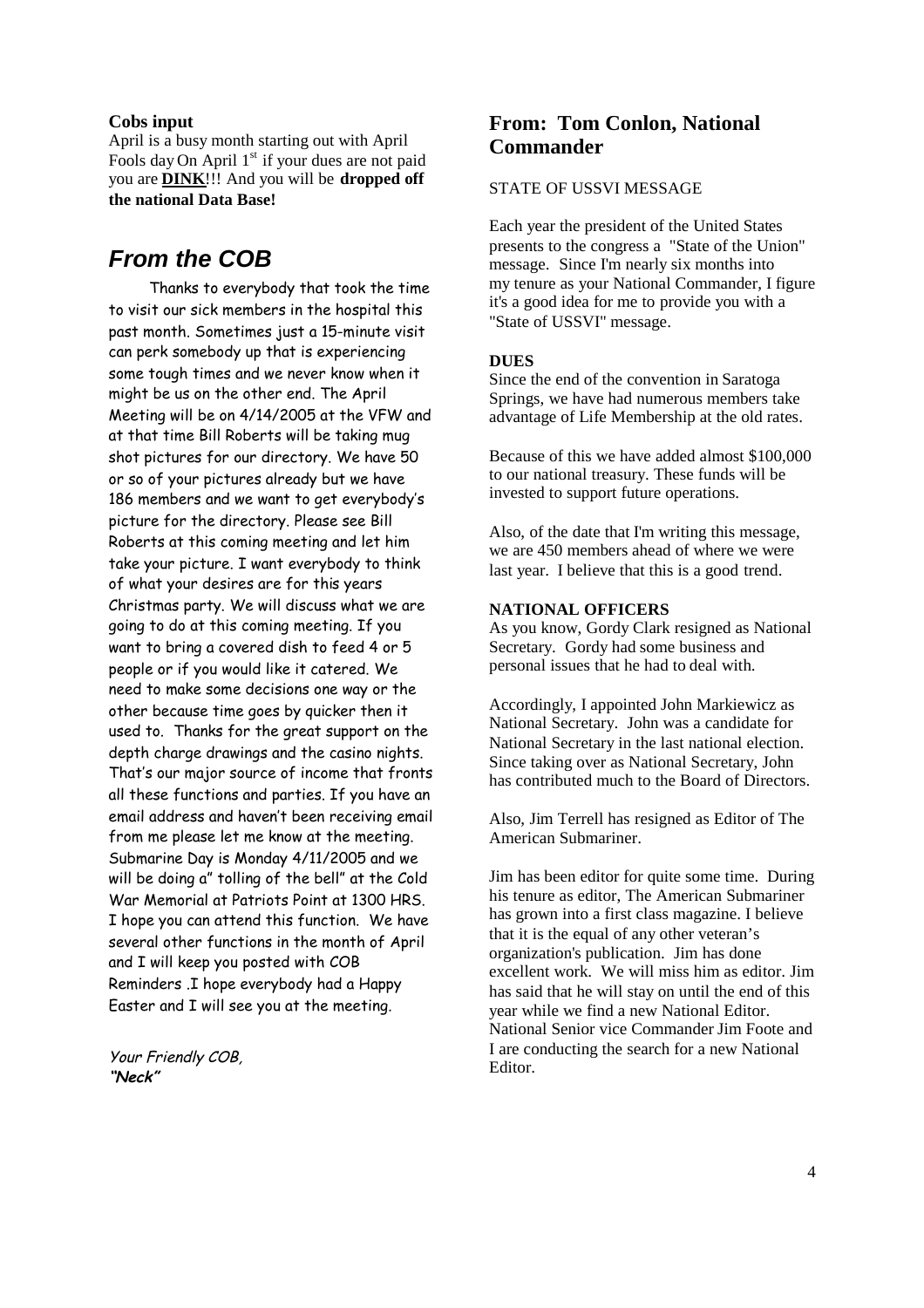# **NATIONAL OFFICE AND LIBRARY**

We are considering the purchase of a building to house our National Office. As you know, we established our national office about 5 years ago. We did this to centralize our organization's operations. Over the years those operations and responsibilities have increased. Since we established the office we have moved from our original small space to our current one. Currently, we rent 500 square feet of office space in Silverdale, Washington. We are outgrowing that space. Additionally, over the last few years we have "inherited" several library collections. Their donors are holding them until we can find a place to put them.

In September, during the convention, NSVC Jim Foote and I discussed the possibility of purchasing a building to house our national office and the libraries. Jim is researching properties in the Silverdale area. If we purchase a building, we will be able to expand our National Office and establish a small museum and library to house our collections.

We will discuss this at our Mid-Term Meeting in Little Rock. There are many issues related to purchasing a building. We will discuss items such as establishing a building fund within our national treasury for members and Bases to donate to assist in the purchase, mortgages, down payments, maintenance costs, etc.

I want to assure you that these are preliminary discussions. This is a "long term" project. There are many things to be considered. I do not want to make this decision hastily.

I will keep you, the members, informed at every step of the process. I do not believe in keeping secrets from the members.

### **RE-DISTRICTING**

Our membership is growing rapidly. We are also establishing more and more Bases. Because these Bases are more widespread through our organization, it's becoming harder and harder for the District Commanders to visit all the Bases in their areas.

Last year you voted to allow the Board of Directors to modify the existing District

structure. At the Mid-Term meeting, we will discuss how to do this. The goal is to make it easier for District Commanders to visit the Bases in their district. For example, in the Central Region, there are ten Bases in the State of Texas. Texas is in District 5, which already comprises the States of; Arkansas, Kansas, Missouri, Oklahoma and Texas.

Bret Cortright is the current District 5 Commander. It is very difficult for him to visit the other Bases in the district as well as those in Texas. Therefore, in an effort to "streamline" the District and make it easier for the District Commander to get to the Bases for which he is responsible, I have "carved out" a new District 5A from the current District 5. District 5A will comprise the State of Texas. It has its own District Commander who is responsible for administering the State of Texas.

The new District 5A Commander is Ray Wilgeroth. Ray will take care of the ten Texas Bases. I believe that he will do a great job as the new District 5A Commander

This situation also exists in the Eastern and Western Regions as well.

We will discuss re-districting at the Mid-Term Meeting in Little Rock. We will also solicit comments from the current District Commanders.

## **EAGLE SCOUT AWARD**

In November, Basil Kio of NJ North Base raised the possibility of having a National Eagle Scout Award for Bases to award to Boy Scouts who attained the rank of Eagle Scout. I then tasked Basil, National Award Chairman Art Randall, Paul Orstad, Tom Denton and Jim Christley to come up with a suitable award. They devised an award that we have made available to the Bases to present to Eagle Scouts in their areas. This will get us out into the community even more.

### **ELECTION ISSUES**

Last year the organization voted for two-year terms for National Officers. Recently some members have asked if there will be balloting this year for Constitution and Bylaw issues. I consulted with Ed Yoder, our National Parliamentarian, to get a clarification. The national constitution says, in part, that: (and I'm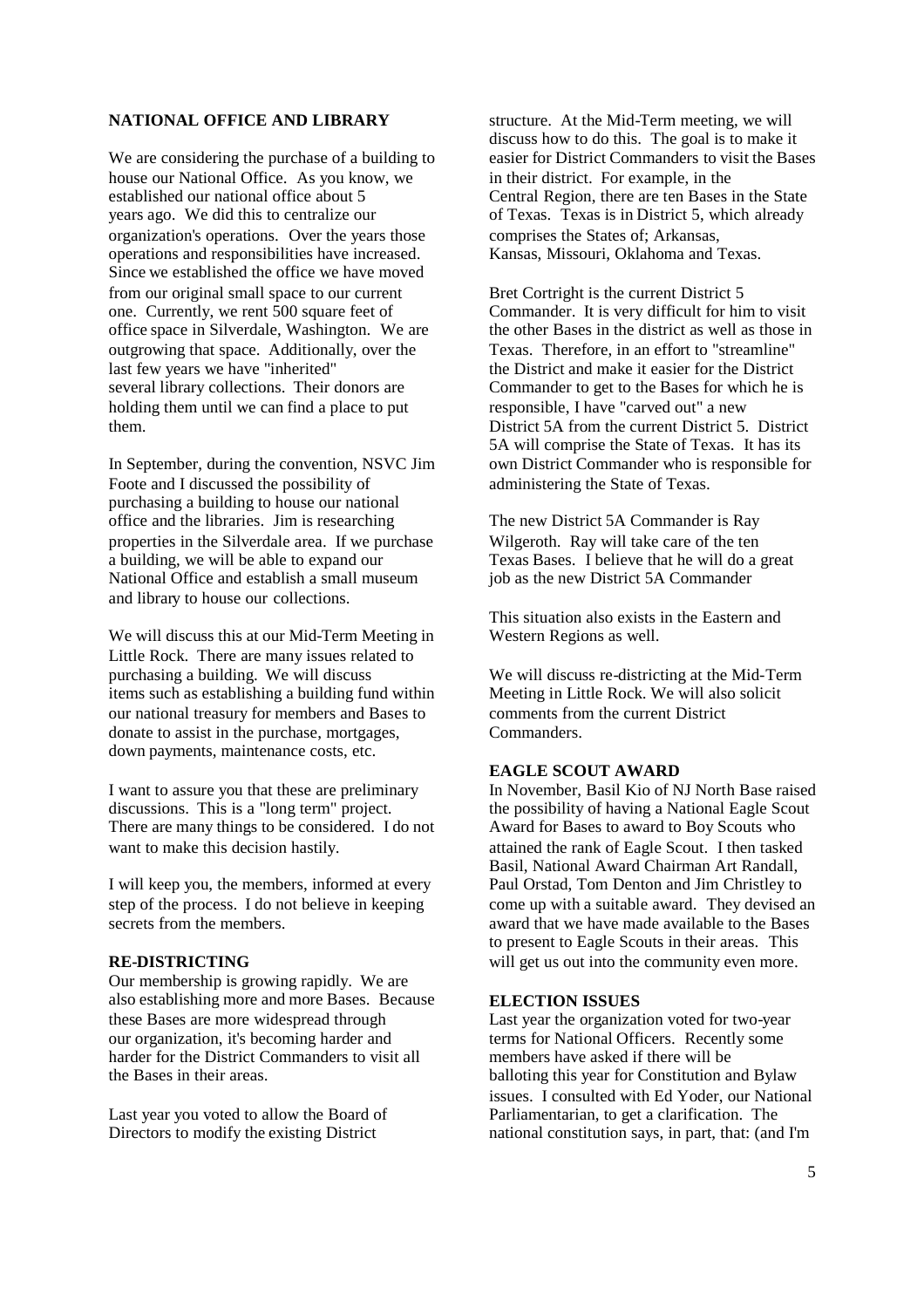paraphrasing here) "Constitution and Bylaw issues shall be considered in election years." I asked for Ed's opinion. This year is a nonelection year. He agreed that, since will not vote for National Officers, we will not be considering Constitution and Bylaw amendments. We will, however, consider and vote on C&B issues in the next election cycle.

### **REGIONAL AND DISTRICT ELECTIONS**

NSVC Jim Foote will conduct Regional Director Elections over the next several months. Jim will post a request for nominations in the American Submariner. PNC Steve Russo will receive the nominations. A ballot for Regional Director Elections will be printed in the American Submariner. Steve Russo will receive the ballots. Ballots will be counted and the election results will be announced at the KC convention.

The Regional Directors and District Commanders will conduct their District Commander elections as they have done in past years.

I hope that you find this "State of USSVI" message to be informative. I believe in keeping the members informed. As I've indicated on past occasions, you can always give me your opinions, either by email or in person. I may not always agree with you. Sometimes I may not respond. But I'll always read your emails or listen to what you have to say.

Running HSN, Tom Conlon, NC

#### *\*\**

Continue Praying for our troops Lord Keep them out of harms way be with them always send your angel's to watch over them.



For our fallen Soldiers and Marines and Airmen thank you for you sacrifice, you laid down your lives for us that we may have peace what greater gift is there then one to give his life that we may live.

### **Birthdays**

Carlson, Comp, DeWitt, Giannetto, Gibson (70), Hill, Hyatt, Oster, Shoesmith, Smith M. Sparger, Walsh, Wikeen.

Happy birthday to you, and if I forgot you sorry!

# **Remember April is a busy month keeps tabs on the Cobs Notes**

# **Commander Submarine Force, U.S. Pacific Fleet**

### **USS Thresher (SSN 593) April 10, 1963 - 129 Men Lost**

On the morning of April 10, 1963, the ship proceeded to conduct sea trials about 200 miles off the coast of Cape Cod. At 9:13 a.m., the USS Skylark (a surface vessel assigned to assist Thresher) received a signal, via underwater telephone, indicating that the submarine was experiencing "minor difficulties, have positive up-angle, attempting to blow."

Shortly afterward, the Skylark received a series of garbled, undecipherable message fragments from the Thresher. At 9:18 a.m., the Skylark's sonar picked up the sounds of the submarine breaking apart. All 129 hands were lost—112 military and 17 civilian technicians.

The submarine community, the Navy and the nation were stunned. Thresher was the best of the newest. The ship was built at the Portsmouth Naval Shipyard in Kittery, Maine and was the first of a new class of submarine, designed for optimum performance of sonar and weapons systems.

Thresher was able to dive deeper and run quieter than other submarine at that time. She was launched on July 9, 1960, and was commissioned by the Navy on August 3, 1961. Two days after the disaster President Kennedy issued Executive Order 11104, ordering U.S. Flags to "be flown at half-staff on all buildings, grounds and naval vessels of the Federal Government in the District of Columbia and